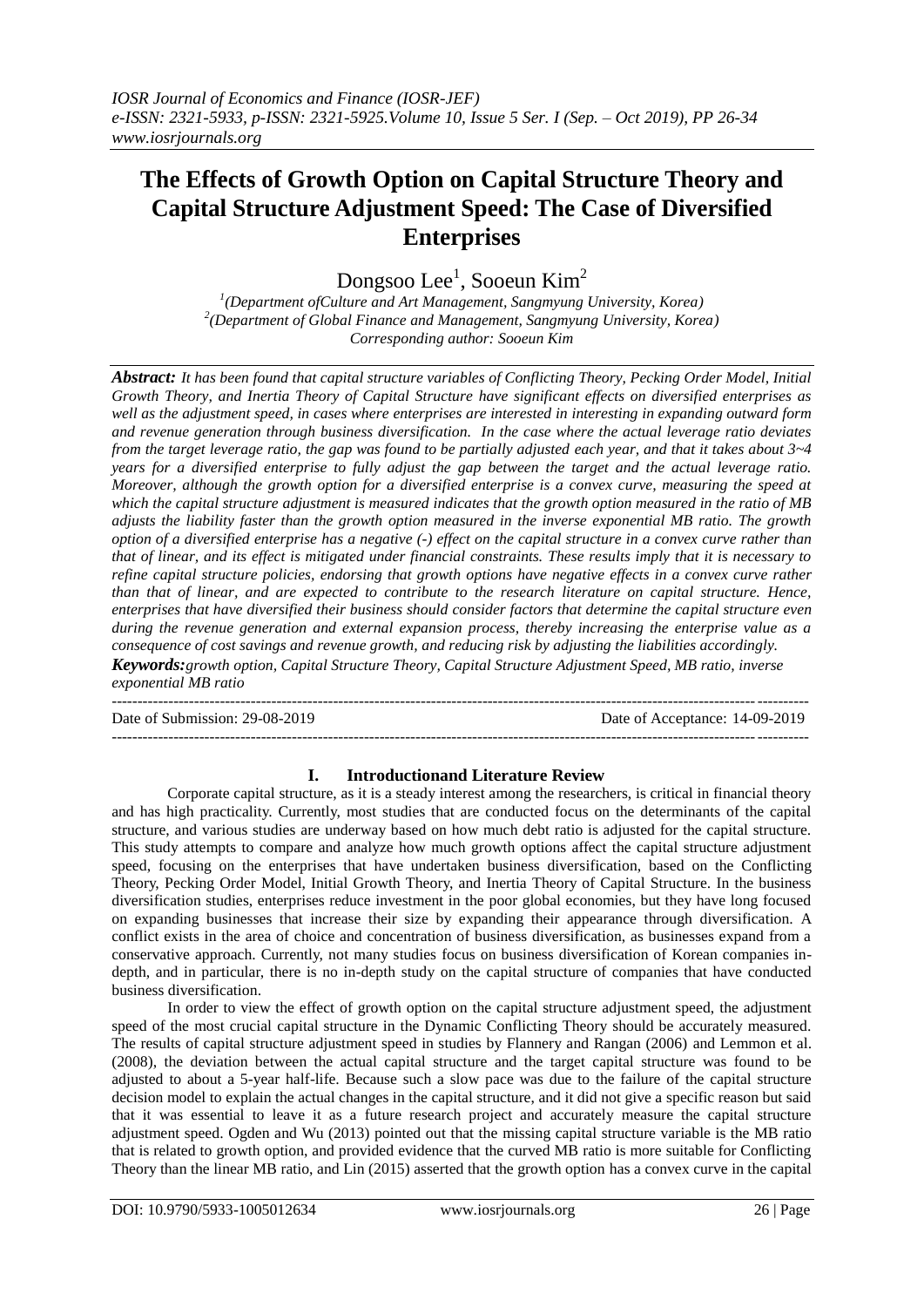structure and negative effect. Additionally, the explanation power of the capital structure determinant model was reduced to between 20~25%, which was said to be evidence that important capital structure variables were missing or misestimated, and that the MB ratio was a crucial variable as a growth option variable, although the capacity is meager. Barclay et al. (2006) stated that there is a negative (-) relationship between the growth option of an enterprise and capital structure and that it is a non-linear relationship, not that of linear; however, did not provide evidence.

Meanwhile, Ogden and Wu (2013) pointed out that the missing capital structure variable is the MB ratio that is related to growth option, and provided evidence that the curved MB ratio is more suitable for Conflicting Theory than the linear MB ratio. In other words, they argued that the explanation power of the model increases when using the inverse exponential MB ratio converted by the MB ratio into a curve. In a study of Chinese enterprises by Lin (2015), growth options were to have a negative (-) effect on leverage in a convex curve. Faulkender and Smith (2007) stated that the enterprises with greater access to the capital market have a faster adjustment speed due to the reduced coordination costs of the capital structure, and Cantillo and Wright (2000) stated that there is a close relationship between the creditworthiness of an entity and the financial constraints and that the entity with higher credit ratings is more likely to issue bonds in the capital market. However, research on the determinants of capital structure is mainly focused on domestic research, and individual studies on the relationship between growth options and capital structure are still lacking. This study approaches to focus on the effect of growth options of business diversification on the capital structure theory and capital structure adjustment speed. The analysis period is set for a total of 22 years from 1996 to 2017, and among enterprises listed on the Korea Exchange, 4,271 enterprise-year will be analyzed with sample data only for diversified companies. The data used in this study are cross-sectional data, where heteroscedasticity problem and time-series correlated issues can coincide. So, this study analyzes with a panel data that incorporates time series and cross-sectional data.

### Ⅱ**. Models and Variables**

This study sets the capital structure decision model as Equation (1), according to the previous studies and methodologies such as that of Heshmati (2001) and Drobetz and Wanzenried (2006).

$$
TL_t = \alpha_0 + \sum_{k=1}^{M} \alpha_k X_{k,t-1}
$$
 (1)

However,  $TL_t = t$  year target leverage  $X_{k,t-1} = t-1$  year k<sup>th</sup> corporate characteristic variable

Equation (1) can be estimated by various statistical methodology; however, this study applies the capital structure regression model of a diversified business.

$$
L_t = \alpha_0 + \sum_{k=1}^8 \alpha_k X_{k,t-1} + \varepsilon_t
$$
\n<sup>(2)</sup>

However,  $L_t = t$  year actual leverage  $X_{k,t-1} = t-1$  year k<sup>th</sup> corporate characteristic variable  $X_{1,t-1} = M/B_{t-1} = t-1$  year M/B ratio  $X_{2,t-1} = \exp^{-MB_{i,t-1}} = t-1$  year inverse exponential MB ratio  $X_{2,t-1}$  = TANG<sub>t−1</sub> = t-1 year tangibility ratio  $X_{3,t-1} = \text{PROFIT}_{t-1} = t-1$  year profitability ratio  $X_{4,t-1} = SIZE_{t-1} = t-1$  year enterprise size  $X_{5,t-1} = \text{DEFA}_{t-1} = t-1$  year financial deficit ratio  $X_{6,t-1} = M/B_{IGB_{t-1}} = t-1$  year initial growth based M/B ratio  $X_{7,t-1}$  = SPE<sub>t−1</sub> = t-1 year stock price effect  $u_t$  = error term

Leverage ratio  $(L_{i,t})$ , the dependent variable in Equation (1) is calculated as follows: [(total of year t liabilities of a company i) / (total liabilities of a company i + market cap of the year). The growth option variable, which is the explanatory variable in Equation (1), is measured by MB ratio and inverse exponential MB ratio, respectively. MB ratio (MB<sub>i,t−1</sub>) is calculated by using the method of Chung and Pruitt (1994): [(total of t-1 year liabilities of a company  $i +$  total market cap of t-1 year)] and is expected to have a negative (-) effect on the leverage ratio linearly. In addition, the inverse exponential MB ratio (exp<sup>−</sup>MB i,t−<sup>1</sup> )is expected to have a positive (+) effect on the leverage ratio as a variable taking an inverse exponential function on the MB ratio, and this implies that growth option has a negative (-) effect on leverage ratio with a convex curve.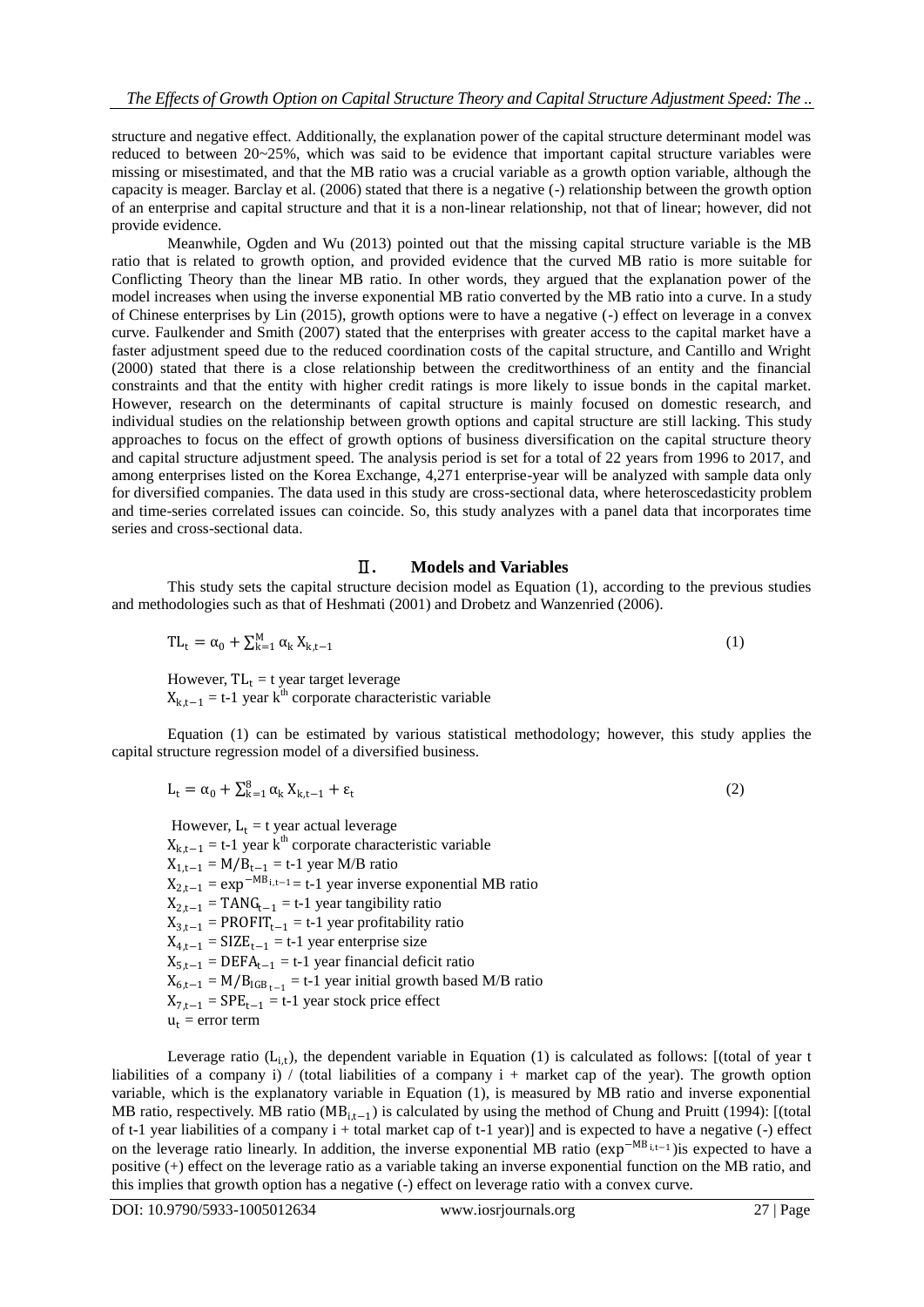In Equation (1), the control variable applies 1 parallax to control the problem of endogeneity between variables. First, tangibility ratio (TANG<sub>t−1</sub>) is measured as [(t-1 year inventory + t-1 year tangible asset)/(t-1 year total assets)], and the profitability ratio (PROFIT<sub>t−1</sub>) is measured by [(t-1 year EBITDA)/(t-1 year total asset), and enterprise size  $(SIZE_{t-1})$  is measured by In(t-1 year total asset).

The ratio of fiscal deficits is calculated by the method of Frank and Goyal (2003) [(t-1 year cash dividend + t-1 year net investment + t year net working capital change -t-1 year interest and after-tax operating cash flow) / t-1 year total assets]. The t-1 year cash dividend (D  $IV_{t-1}$ ) is measured as a cash dividend (payment of t-1 year cash dividend), t-1 year net investment  $(I_{t-1})$  is measured by (cash flow from t-1 year investment activities - cash inflow from t-1 year investment activities) from the cash flow statement. The t-1 year net working capital (ΔWC<sub>t−1</sub>) is measured as (t-1 year networking capital - t-2 year net working capital), t-1 year working capital is measured in the balance sheet by (t-1 year current asset - t-1 year current liabilities). And the t-1 year interest and after-tax operating cash flow are measured in the income statement by (t-1 year operating profit + t-1 year depreciation cost - t-1 year interest expense - t-1 year corporate tax expense).

The initial growth-based M / B ratio ( $M/B_{IGB_{t-1}}$ ) is defined by Equation (2) as Korajczyk et al. (2007) analyzes the effect of initial growth on capital structure.

$$
M/B_{IGB_{t-1}} = \sum_{s=0}^{t-1} \frac{\Delta N E_s + \Delta D_s}{\sum_{r=0}^{t-1} \Delta N E_r + \Delta D_r} M/B_I
$$
\n(3)

However,  $M/B_{IGB_{t-1}}$  = initial growth-based M/B ratio  $M/B<sub>I</sub>$  = initial M/B ratio  $\Delta D_s$  = t year net debt issuance  $\Delta NE_s = t$  year net stock issue

In Equation (3), net debt issuance  $(\Delta D_s)$  is measured as (s year total debt - s-1 year debt) and net debt issuance amount  $(\Delta NE_s)$  is measured as (s year capital total - s-1 year capital total). The initial M/B ratio (M/B<sub>I</sub>) is measured as the average of the initial 3 years (IPO+0, IPO+1, IPO+2) according to the methodology of Lemmon et al. (2006), and the effects of early market disturbances on initial growth can be controlled. Therefore, the M/B<sub>IGB t−1</sub> the ratio of Korajczyk et al. (2007) reflects the initial growth potential of the firm and is expected to have a negative impact on leverage.

In order to test the capital structure inertia theory ( $SPE_{t-1}$ )that Welch (2004) raises the market value leverage in a year after Welch's (2004) decrease in market value leverage, the Equation (4) is defined.

$$
SPE_{t-1} = \left( \frac{D_{t-2}}{D_{t-2} + N_{t-2} \times P_{t-2} (1 + R_{t-1})} \right) - L_{t-2}
$$
\n
$$
(4)
$$

However,  $SPE_{t-1} = t-1$  year stock price effect  $D_{t-2}$  = t-2 year account total debt  $N_{t-2}$  = t-2 year number of shares issued  $P_{t-2}$  = t-2 year stock price  $R_{t-1} = t-1$  year stock return

In Equation (4), when the stock price rises, the denominator of the right-side () increases, thereby reducing the market-price leverage of (). Thus, the stock price effect is expected to have a positive impact on market leverage after one year due to the effect of reducing market price leverage.

In this study, the capital restructuring model, like Equation (5) is set up to analyze the effect of growth options of the business diversification firm on the rate of capital restructuring. Miguel and Pindado (2001) and Flannery and Rangan (2006) stated that if the actual capital structure temporarily deviates from the target capital structure, the capital structure is dynamically adjusted again to the target capital structure.

$$
L_{i,t} = \beta_0 + \beta_1 L_{i,t-1} + \sum_{k=2}^{9} \beta_k X_{k,t-1} + \varepsilon_t
$$
 (5)

In the partial adjustment model in equation (2), it is assumed that the firm partially adjusts its capital structure over time, and the one-time leverage ratio is used as a control variable to reflect this in the model. The leverage adjustment rate ( $\theta$ ) is measured by subtracting the regression coefficient ( $\beta_1$ ) from the 1 to 1-time lag ratio as  $\theta = 1 - \beta_2$ , according to the method of Flannery and Rangan (2006) and Korajczyk et al. (2007). The adjustment speed (θ) is measured within the  $0 \le \theta \le 1$  range, which means that the actual leverage is partially adjusted toward the target leverage by reflecting the adjustment cost over time.

In this study, a dynamic capital restructuring model like Equation (6) is set up to analyze the effect of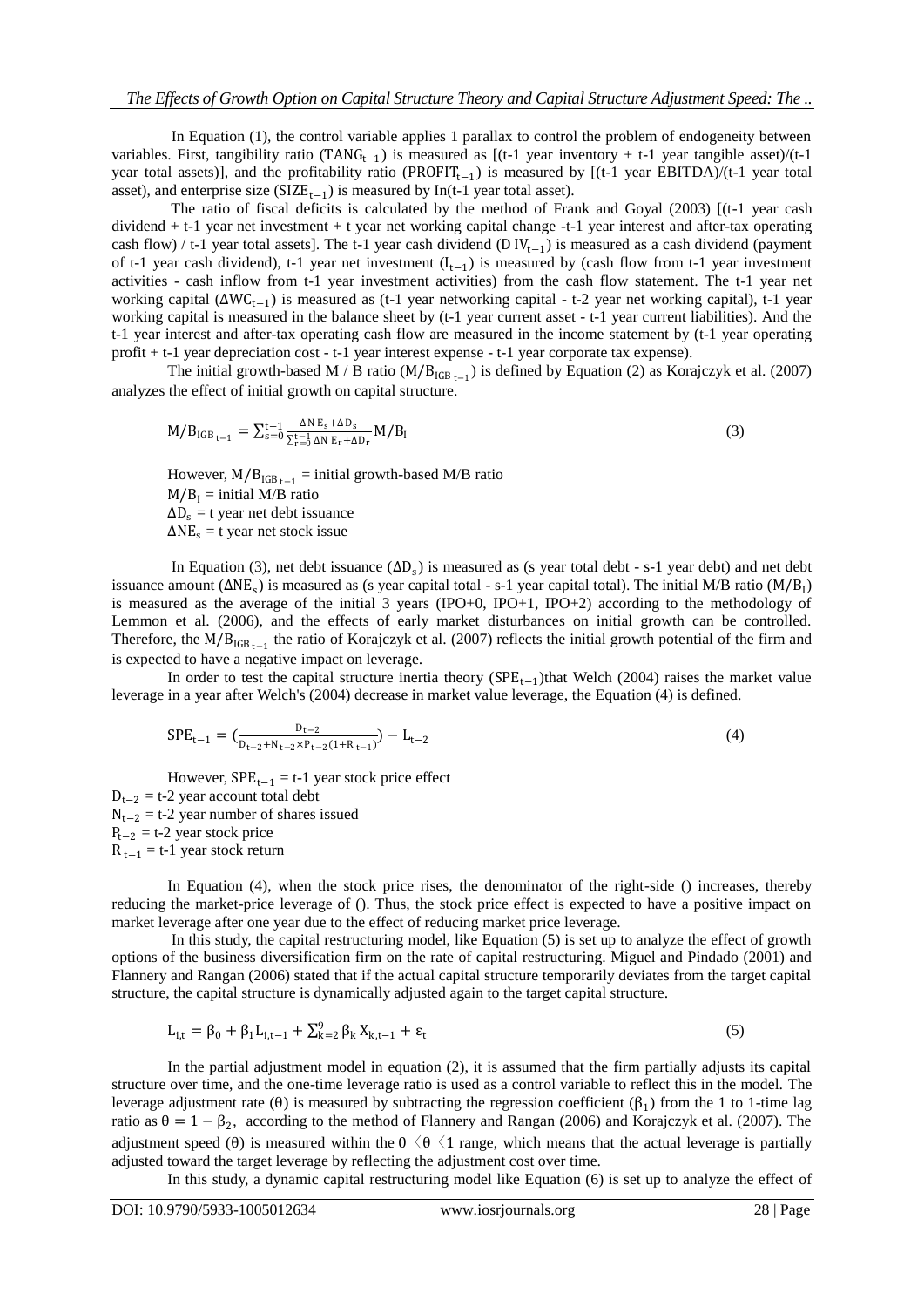growth options of a business diversification firm on the rate of capital restructuring under financial constraints.

 $L_{i,t} = γ_0 + γ_1 L_{i,t-1} + γ_2 exp^{-MB_{i,t-1}} + γ_3 Credit_{i,t-1}^{tcd} + γ_4 HP_{i,t-1}^{tcd} + γ_5 Credit_{i,t-1}^{tcd} × exp^{-MB_{i,t-1}} +$  $\gamma_6 H_{i,t-1}^{\text{fcd}} \times \exp^{-MB_{i,t-1}} + \gamma_7 T ANG_{i,t-1} + \gamma_8 P ROFIT_{i,t-1} + \gamma_9 SIZE_{i,t-1} + \gamma_{10} DEFA_{i,t-1} + \gamma_{11} M/B_{IGB,i,t-1} +$  $\gamma_{12}$ SPE<sub>i.t−1</sub> +  $\varepsilon_{i,t}$ (6)

The financial constraint dummy (Credit<sub>i,t−1</sub><sup>fcd</sup>), measured at the credit rating level in Equation (6), is measured as (1 or 0 if the firm's t-1 credit rating is lower than that of the entire sample firm). The financial constraint dummy  $(HP_{i,t-1}^{fcd})$  measured by HP index of Hadlock and Pierce (2010) is measured as (1 if the company i's t-1 year HP index is higher than the HP index of the whole sample company, and 0 if not). In addition, the two interaction variables are the interaction variable (Credit<sub>i,t−1</sub><sup>fcd</sup> × exp<sup>−MB</sup><sub>i,t−1</sub>) between the financial constraint dummy and the inverse exponential MB ratio measured by the credit rating level, and the interaction variable ( $HP_{i,t-1}^{fcd} \times exp^{-MB_{i,t-1}}$ ) between the financial constraint dummy and the inverse exponential MB ratio, in which it is expected to have a negative (-) effect on the leverage ratio.

### Ⅲ**. Data and Descriptive Statistics**

In this study, sample companies are selected from the companies listed on the Korea Exchange's securities market from Jan. 1, 1996 to Dec. 31, 2017, based on the following criteria: First, financial industries such as banks, securities, and insurance are excluded from sample enterprises in terms of capital structure, operating methods and government regulatory oversight, except for those whose financial and stock data are not available from KIS Value Library, FnGuide and TS2000, and those whose financial and stock price data are not available from banks, securities, and insurance businesses during the analysis period are excluded from the sample or merger period. Moreover, an enterprise that has less than 1 billion won in total assets or does not have sales may generate an anomaly for the variables, excluding them from the sample entity, and cutting the upper and lower 1 percent of each variable to control the effect of the anomalies on the analysis results. The entire sample entity is classified as a diversified and non-variable entity. A diversified entity is defined as an entity that has at least two units belonging to different Standard Industrial Classification codes (SIC codes), and an entity that does not is classified as a non-variable entity (Tong, 2011). The number of company-year in a diversified company satisfying the above conditions is 4,271.

In this section, the probability distribution characteristics, anomalies, the direction and size of the correlation, and the possibility of multi-affiliate variables through the analysis of underlying statistics, correlations, and multi-affiliate variables are checked. In the analysis of basic statistics of diversified firms, the average (median) of the leverage ratio as capital structure variable is 52.86% (50.49%) and the average (median) of MB ratio is 0.8907 (0.8442) (median) is 0.3915 (0.4085). Overall, Korean companies have higher leverage ratios than US and Chinese firms, while they have lower results for growth options. Among the control variables, the average of the type ratio among the variables of the conflicting theory is 46.88%, smaller than the median of 47.63%, the average of the profitability ratio is 6.91%, smaller than the median of 7.05%, and the average of the enterprise size is 25.5053 and higher than the median of 25.2950. The average of the financial deficit ratio among the variables of capital procurement sequence, initial growth theory and capital structure inertia theory is -14.76%, higher than the median of -13.03%, the mean of the initial growth-based M/B ratio is 1.1053, smaller than the median of 1.0809 cases, and the average of the effects of stock price is -4.86%, which is greater than the median of -2.68%. As a result of the analysis, the enterprise characteristic variables are not significantly affected by extreme measures, and the distribution of variables indicates a stable state. In the correlation analysis in <Table 1>, the MB ratio has a significant negative correlation at the 1% level with the capital structure variable, the leverage ratio, and the inverse exponential MB ratio has a significant positive correlation at the 1% level. These results suggest that as growth options increase, the leverage ratio decreases each. Among the control variables, tangible ratios, corporate size, financial deficits and stock price effects were all found to have a significant positive (+) correlation at the 1% level with the leverage ratio, while the profitability ratio and the initial growth-based M/B ratio were found to have a significant negative (-) correlation at the 1% level.

There is a mixture of significant correlations and no correlations between the independent variables. However, since the two growth option variables are highly correlated with each other, they can be inputted into the regression model simultaneously, resulting in multiple collinearities. Other independent variables do not have a large absolute value of correlation coefficient and therefore are not concerned about multi-collinearity (Kennedy, 1992). In addition, the variance inflation factor values (VIFs) are separately measured for the regression coefficients of the control variables and are distributed within a statistically acceptable range. Therefore, this study does not concern the multi-collinear problem that often occurs in regression analysis using financial variables.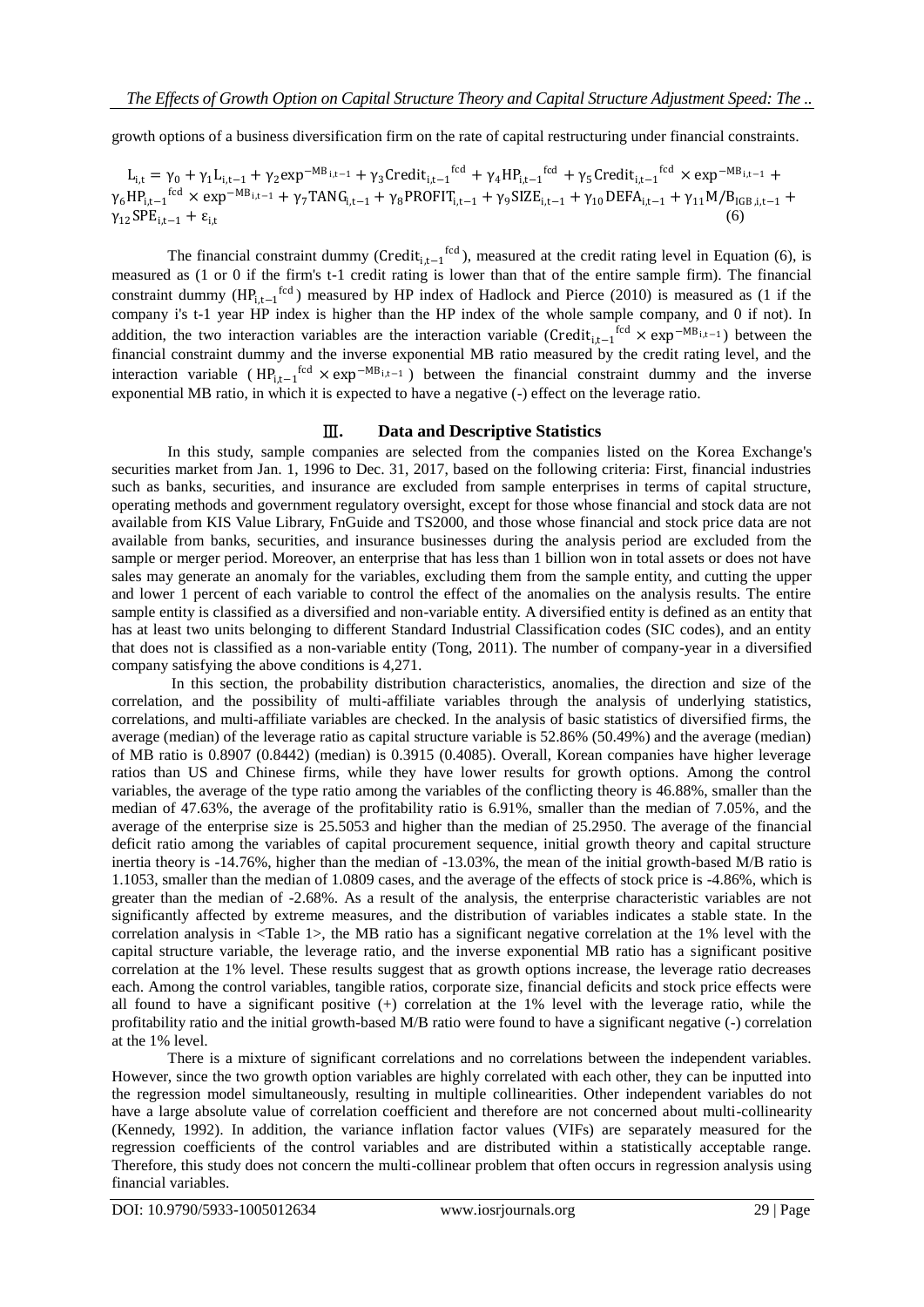|     |                              | $L_{i,t}$ |            | $MB_{i,t-1}$ | $\exp^{-MB_{i,t-1}}$ | $TANG_{t-1}$ | $PROFIT_{t-1}$ | $SIZE_{t-1}$ |           | $DEFA_{t-1}$ | $M/BIGBt-1$ | $SPE_{t-1}$ |
|-----|------------------------------|-----------|------------|--------------|----------------------|--------------|----------------|--------------|-----------|--------------|-------------|-------------|
|     | Average                      | 0.5286    |            | 0.8907       | 0.3915               | 0.4688       | 0.0691         | 25.5053      |           | $-0.1476$    | 1.1053      | $-0.0486$   |
|     | SD                           | 0.2624    |            | 0.3325       | 0.1384               | 0.2006       | 0.0883         | 1.6918       |           | 0.2297       | 0.2607      | 0.1064      |
|     | Median                       | 0.5049    |            | 0.8442       | 0.4085               | 0.4763       | 0.0705         | 25.2950      |           | $-0.1303$    | 1.0809      | $-0.0268$   |
|     | Variable                     |           | (1)        | (2)          | (3)                  | (4)          | (5)            | (6)          | (7)       | (8)          | (9)         | <b>VIFs</b> |
| (1) | $L_{i,t}$                    |           |            |              |                      |              |                |              |           |              |             |             |
| (2) | $\textsf{MB}_{\text{i,t}-1}$ |           | $-0.251**$ | 1            |                      |              |                |              |           |              |             | 3.08        |
| (3) | $\exp^{-MB_{i,t-1}}$         |           | $0.268**$  | $-0.846**$   |                      |              |                |              |           |              |             | 3.16        |
| (4) | $TANG_{t-1}$                 |           | $0.269**$  | $-0.152**$   | $0.115**$            |              |                |              |           |              |             | 1.08        |
| (5) | $PROFIT_{t-1}$               |           | $-0.146**$ | $0.056**$    | $-0.019*$            | $-0.027**$   |                |              |           |              |             | 1.09        |
| (6) | $SIZE_{t-1}$                 |           | $0.080**$  | $0.107**$    | $-0.176**$           | $0.024*$     | $0.062**$      | 1            |           |              |             | 1.07        |
| (7) | $DEFA_{t-1}$                 |           | $0.283**$  | $-0.046**$   | $0.352**$            | $0.195*$     | $0.180*$       | 0.062        | 1         |              |             | 1.42        |
| (8) | $M/BIGBt-1$                  |           | $-0.118**$ | $-0.356*$    | $0.196**$            | $-0.073**$   | $-0.180**$     | $0.097**$    | $0.155**$ | 1            |             | 1.55        |
| (9) | $SPE_{t-1}$                  |           | $0.328**$  | $-0.299**$   | $0.061**$            | $-0.166**$   | $0.069**$      | $0.065*$     | $0.204**$ | $0.103*$     | 1           | 1.49        |

**<Table 1>** Analysis of Basic Statistics, Correlation, and Multi-Collinearity of Diversified Enterprises

Note) \*\*, \* each indicate significance at 1% and 5% (both).

### **V. Empirical Results**

This section aims to empirically analyze the effects of growth options of business diversification firms on capital structure theory and capital structure restructuring, and examine changes in capital structure even under financial constraints. Table 2 shows the results of an analysis of the effect of growth options on the capital structure of a diversified enterprise. First, in [Model 1] and [Model 2], the MB ratio ( $\alpha_1$ =-0.181, -0.146) affects a significant negative (-) at the 1% level both, which means that the leverage ratio decreases as the growth option measured in the MB ratio increases. In addition, in [Model 3] and [Model 4], the inverse exponential MB ratio ( $\alpha_2$ =0.419, 0.382) affects a significant amount (+) at the 1% level both, which means that the leverage ratio decreases as the growth option measured at the reverse index MB ratio increases. However, when the analysis results are compared, the inverse exponent MB ratio is larger than the MB ratio, the t-value of the regression coefficient is larger, the economic significance is larger, and the explanatory power of the regression model using the inverse exponential MB ratio is larger than the regression model using the MB ratio. These results are consistent with the study by Ogden and Wu (2013) and Lin (2015) that the growth option has a negative (-) effect on the leverage ratio rather than a linear, convex curve. Among the control variables, the tangible ratio, the enterprise size, the financial deficit ratio, and the effect of the share price were found to affect a significant amount (+) at the leverage ratio of 1% to 10%, while the profitability ratio and the initial growth-based M/B ratio affected a significant negative (-) at both the 1% level of the leverage ratio. The variables in Conflicting Theory, Pecking Order Model, Initial Growth Theory, and Inertia Theory of Capital Structure of Models 1~4 all appear to have a significant impact on leverage, so companies that have diversified their operations will be able to increase the value of their businesses by taking into account factors that determine the capital structure even during the revenue generation and external expansion process.

|  |  |  | <table 2=""> Impact of Growth Options of Diversified Enterprises on Capital Structure</table> |  |
|--|--|--|-----------------------------------------------------------------------------------------------|--|
|--|--|--|-----------------------------------------------------------------------------------------------|--|

| Variable               | Coefficient | Diversified Enterprise    |                           |                          |                          |  |  |
|------------------------|-------------|---------------------------|---------------------------|--------------------------|--------------------------|--|--|
|                        |             | Model 1                   | Model 2                   | Model 3                  | Model 4                  |  |  |
| Constant<br>$\alpha_0$ |             | $0.606***$<br>(72.32)     | $0.329***$<br>(45.13)     | $0.447***$<br>(23.20)    | $0.296***$<br>(15.62)    |  |  |
| $MB$ <sub>i,t-1</sub>  | $\alpha_1$  | $-0.181***$<br>$(-30.60)$ | $-0.146***$<br>$(-27.53)$ |                          |                          |  |  |
| $\exp^{-MB_{i,t-1}}$   | $\alpha_2$  |                           |                           | $0.419***$<br>(32.01)    | $0.382***$<br>(34.55)    |  |  |
| $TANG_{t-1}$           | $\alpha_3$  | $0.008**$<br>(2.02)       | $0.004*$<br>(1.90)        | $0.006**$<br>(2.49)      | $0.010**$<br>(2.53)      |  |  |
| $PROFIT_{t-1}$         | $\alpha_4$  | $-0.321***$<br>$(-7.98)$  | $-0.306***$<br>$(-6.20)$  | $-0.321***$<br>$(-7.91)$ | $-0.315***$<br>$(-7.47)$ |  |  |

DOI: 10.9790/5933-1005012634 www.iosrjournals.org 30 | Page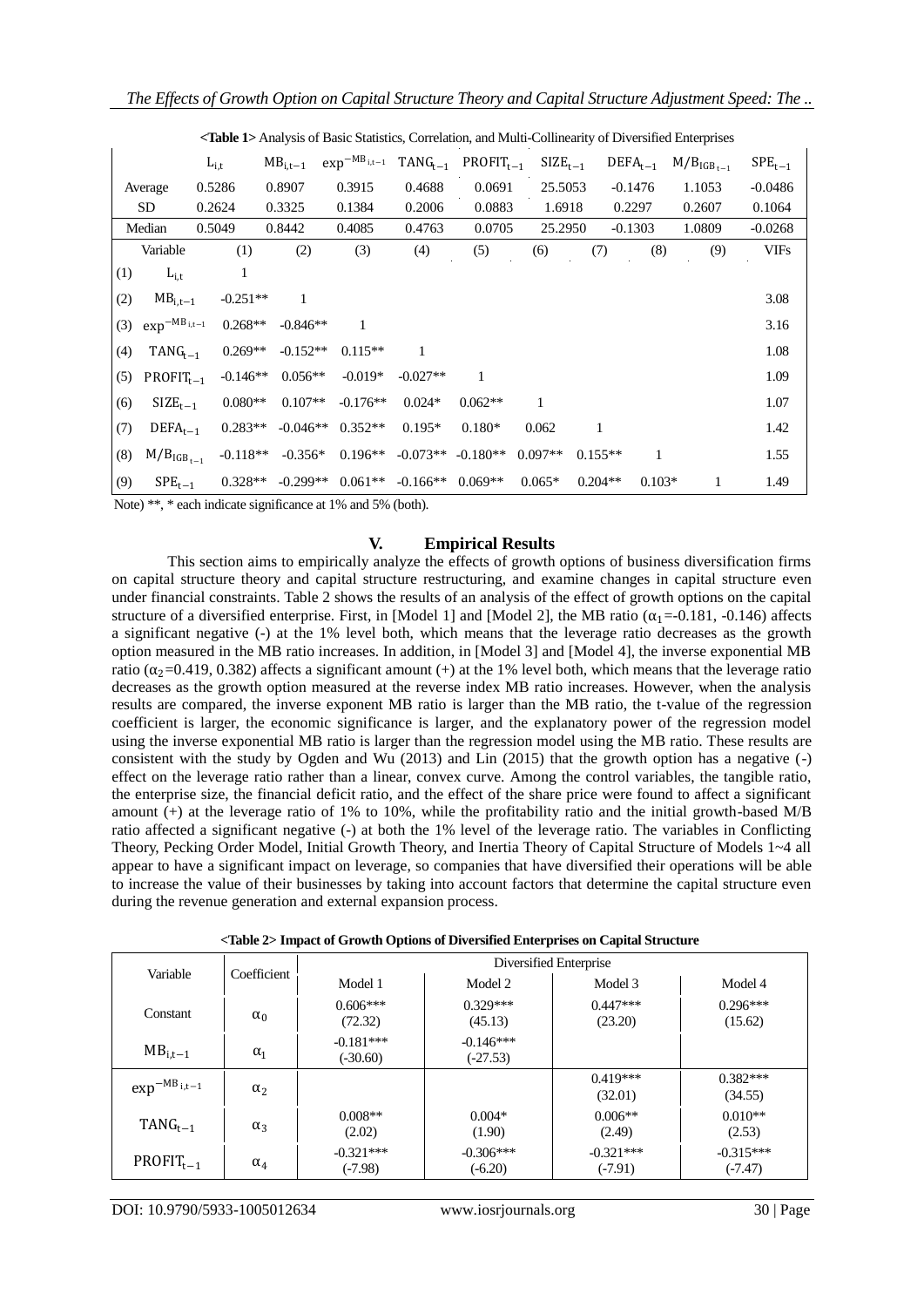| $SIZE_{t-1}$        | $\alpha_{5}$                       | $0.009***$<br>(18.31) | $0.007***$<br>(15.83)    | $0.008***$<br>(14.37) | $0.005***$<br>(13.83)    |
|---------------------|------------------------------------|-----------------------|--------------------------|-----------------------|--------------------------|
| $DEFA_{t-1}$        | $\alpha_6$                         |                       | $0.038*$<br>(1.72)       |                       | $0.033*$<br>(1.75)       |
| $M/BIGB t-1$        | $\alpha_7$                         |                       | $-0.166***$<br>$(-5.52)$ |                       | $-0.159***$<br>$(-5.34)$ |
| $SPE_{t-1}$         | $\alpha_{8}$                       |                       | $0.217***$<br>(7.49)     |                       | $0.208***$<br>(7.31)     |
|                     | MB ratio                           | $-0.005$              | $-0.003$                 |                       |                          |
| Economic Sig.       | Inverse<br>exponential<br>MB ratio |                       |                          | 0.017                 | 0.013                    |
| No. of observations |                                    | 4,271                 | 4,271                    | 4,271                 | 4,271                    |
| Adjusted $-R^2$     |                                    | 0.2908                | 0.3605                   | 0.3046                | 0.3689                   |
| $F - value$         |                                    | 438.82***             | 671.07***                | 468.48***             | 695.48***                |

( ) indicates the t-value using the corrected standard errors of White (1980), and the economic significance of MB ratio or inverse exponential MB ratio is measured by multiplying each regression coefficient by the standard deviation, and \*\*\*, \*\*, \* each indicate significance at the 1%, 5%, and 10% levels, respectively.

Table 3 presents the results of an analysis of the effects of growth options on the diversified enterprise adjustment speed. First, the MB ratio ( $\beta_2$  = -0.091, 0.092) in [Model 1] and [Model 2] has a significant negative effect on the leverage ratio at 1% level and The leverage ratio decreases. And, in [Model 3] and [Model 4], the inverse exponential MB ratio ( $\beta_3 = 0.439, 0.431$ ) has a significant positive effect on the leverage ratio at 1% level, which means that the leverage ratio decreases as the growth option measured at the reverse index MB ratio increases. This result implies that the growth options of the diversified firms have a convex curvature effect rather than linearity in the leverage ratio, even under the dynamic capital structure model. As a result of measuring the rate of leverage adjustment of diversified firms, the leverage adjustment speed is measured as 0.298 and 0.306, respectively, because the coefficients of the one parallax leverage ratio  $(\beta_1)$  in [Model 1] and [Model 2] are 0.702 and 0.694, respectively. The leverage adjustment speed (θ) is 0.298, which means that if the actual leverage ratio deviates from the target leverage ratio, the gap is partially adjusted by 29.8% per year. In this case, it can be seen that it takes about three to four years for an entity to fully adjust the gap between the target and the actual leverage ratios. In addition, the estimated leverage adjustment speed of less than 1 indicates that a leverage adjustment expense exists, which means that the entity partially adjusts the actual leverage ratio towards the target leverage ratio, reflecting the adjustment cost over time. Moreover, the adjustment speeds for [Model 1] and [Model 2] were 0.298 and 0.306, which were larger than the adjustment speeds of [Model 3] and [Model 4], which were larger than 0.291 and 0.267 respectively, indicating that the growth option measured at the ratio of MB was a convex curve but the growth option measured at the rate of capital structure adjustment.

| Variable             | Coefficient | Diversified Enterprise    |                           |                          |                          |  |  |
|----------------------|-------------|---------------------------|---------------------------|--------------------------|--------------------------|--|--|
|                      |             | Model 1                   | Model 2                   | Model 3                  | Model 4                  |  |  |
| Constant             | $\beta_0$   | $0.248***$<br>(17.14)     | $0.226***$<br>(15.55)     | $-0.053***$<br>$(-3.62)$ | $-0.048***$<br>$(-3.54)$ |  |  |
| $L_{i,t-1}$          | $\beta_1$   | $0.702***$<br>(69.40)     | $0.694***$<br>(63.51)     | $0.709***$<br>(71.35)    | $0.733***$<br>(65.19)    |  |  |
| $MB_{i,t-1}$         | $\beta_2$   | $-0.091***$<br>$(-23.23)$ | $-0.092***$<br>$(-23.07)$ |                          |                          |  |  |
| $\exp^{-MB_{i,t-1}}$ | $\beta_3$   |                           |                           | $0.439***$<br>(24.27)    | $0.431***$<br>(25.53)    |  |  |
| $TANG_{t-1}$         | $\beta_4$   | $0.001**$<br>(2.19)       | $0.001**$<br>(2.23)       | $0.001**$<br>(2.06)      | $0.001**$<br>(2.15)      |  |  |
| $PROFIT_{t-1}$       | $\beta_5$   | $-0.171***$<br>$(-6.20)$  | $-0.180***$<br>$(-6.56)$  | $-0.167***$<br>$(-6.09)$ | $-0.172***$<br>$(-6.33)$ |  |  |
| $SIZE_{t-1}$         | $\beta_6$   | $0.001**$<br>(4.76)       | $0.001**$<br>(4.82)       | $0.002***$<br>(4.97)     | $0.002***$<br>(5.10)     |  |  |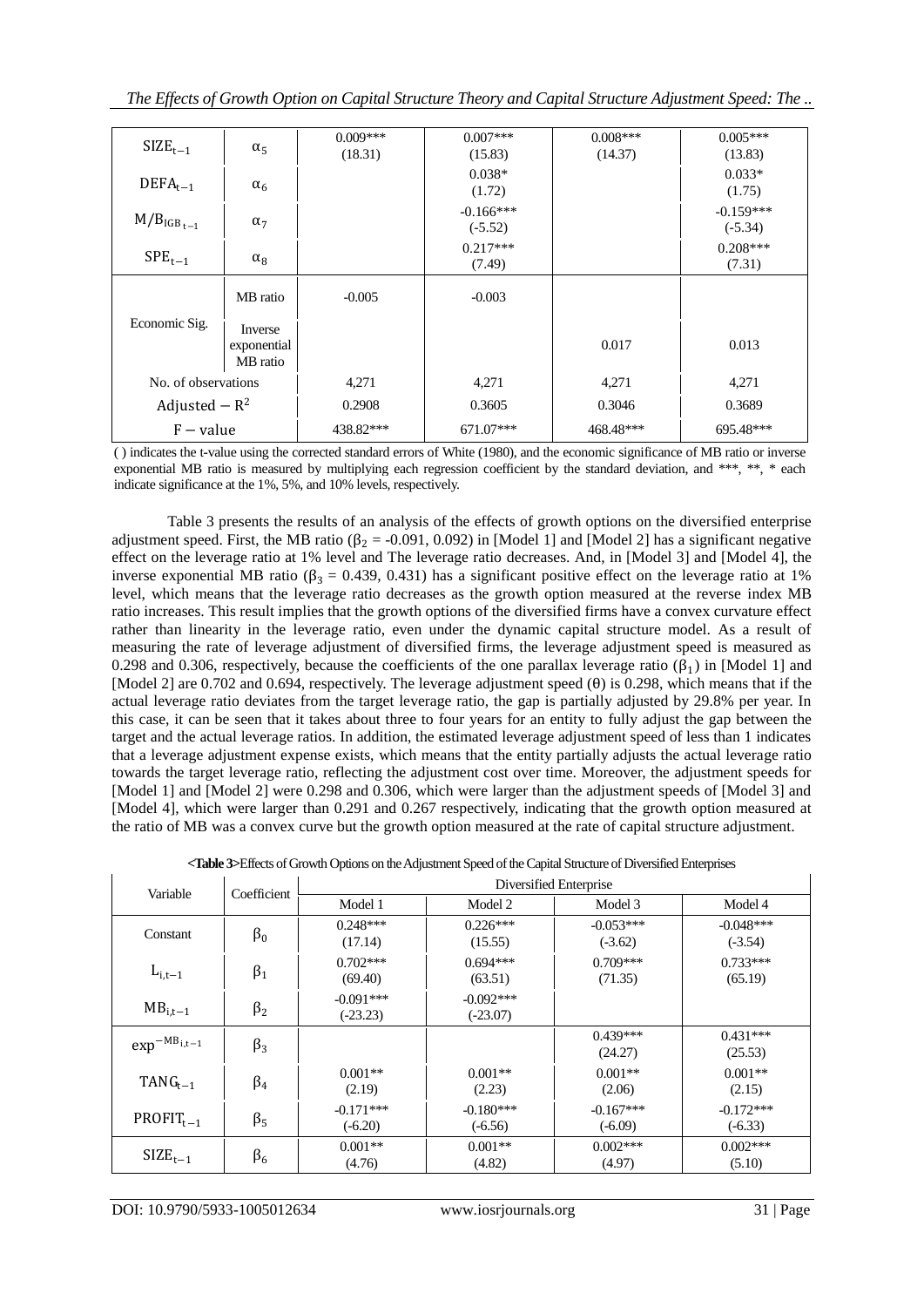| $DEFA_{t-1}$            | $\beta_7$                          |              | $0.055*$<br>(1.93)       |            | $0.046*$<br>(1.89)       |
|-------------------------|------------------------------------|--------------|--------------------------|------------|--------------------------|
| $M/BIGBt-1$             | $\beta_8$                          |              | $-0.142***$<br>$(-6.96)$ |            | $-0.135***$<br>$(-6.62)$ |
| $SPE_{t-1}$             | $\beta_9$                          |              | $0.206***$<br>(8.84)     |            | $0.218***$<br>(9.16)     |
| <b>Adjustment Speed</b> | $1-\beta_1$                        | 0.298        | 0.306                    | 0.291      | 0.267                    |
|                         | MB ratio                           | $-0.006$     | $-0.005$                 |            |                          |
| Economic Sig.           | Inverse<br>exponential<br>MB ratio |              |                          | 0.025      | 0.020                    |
| No. of observations     |                                    | 4,271        | 4,271                    | 4,271      | 4,271                    |
| Adjusted $-R^2$         |                                    | 0.6733       | 0.6955                   | 0.6767     | 0.7086                   |
| $F - value$             |                                    | $1761.21***$ | 1807.40***               | 1788.10*** | 1819.82***               |

( ) shows the t-value using the corrected standard errors of White (1980), and the economic significance of MB ratio or inverse exponential MB ratio is measured by multiplying each regression coefficient by the standard deviation, and \*\*\*, \*\*, \* each indicate significance at the 1%, 5%, and 10% levels, respectively.

<Table 4> shows the results of an analysis of the effect of the growth options of a diversification enterprise on the adjustment speed its capital structure under financial constraints. [Model 1] and [Model 2] are the models that analyzed the effect of the inverse exponential MB ratio on the leverage ratio of a financial, pharmaceutical company measured by the credit rating level or HP index, respectively. First, the reverse index MB ratio ( $\gamma$ <sub>2</sub>=0.360) in [Model 1] has a significant positive effect on the leverage ratio at 1%, which means that the leverage ratio decreases as the growth option measured in the inverse exponential MB ratio increases. However, the interaction variables between the financial constraint dummy estimated at the credit rating level and the inverse exponential MB ratio offset the effect of positive (-) in the inverse exponential MB ratio through a significant negative (-) effect at the 1% level of the leverage ratio, which means that as the financial constraint measured at the credit rating level increases, the negative (-) effect of the growth option on the leverage ratio is mitigated. In [Model 2], the inverse exponential MB ratio ( $\gamma_2$ =0.397) has a significant positive effect on the leverage ratio at 1%, but the interaction variable between the inverse index MB ratio and the financial constraint measured by the HP index offset the effect of the positive (+) of the inverse exponential MB ratio at 5% level with the effect of the negative effect on the leverage ratio, which is measured by the greater the HP index. Thus, as the financial constraint increases, the effect of the negative (-) of the growth option on the lean curve to the leverage ratio is eased.

|                                                                                     |             |                          | Diversified Enterprise   |  |  |  |
|-------------------------------------------------------------------------------------|-------------|--------------------------|--------------------------|--|--|--|
| Variable                                                                            | Coefficient | Model 1                  | Model 2                  |  |  |  |
| Constant                                                                            | $\gamma_0$  | $-0.109$<br>$(-1.60)$    | $-0.062$<br>$(-0.83)$    |  |  |  |
| $L_{i,t-1}$                                                                         | $\gamma_1$  | $0.748***$<br>(30.67)    | $0.716***$<br>(28.75)    |  |  |  |
| $\exp^{-MB_{i,t-1}}$                                                                | $\gamma_2$  | $0.360***$<br>(6.46)     | $0.397***$<br>(6.82)     |  |  |  |
| $Credit_{i,t-1}^{fcd}$                                                              | $\gamma_3$  | $0.329***$<br>(3.02)     |                          |  |  |  |
| $\mathsf{HP}_{i,t-1}{}^{\text{fcd}}$                                                | $\gamma_4$  |                          | $0.350***$<br>(2.88)     |  |  |  |
| Credit <sub>i.t-1</sub> <sup>fcd</sup> $\times$ exp <sup>-MB</sup> <sub>i,t-1</sub> | $\gamma_5$  | $-0.351***$<br>$(-2.83)$ |                          |  |  |  |
| $HP_{i,t-1}$ <sup>fcd</sup> $\times$ exp <sup>-MB</sup> <sub>i,t-1</sub>            | $\gamma_6$  |                          | $-0.327**$<br>$(-2.51)$  |  |  |  |
| $TANG_{t-1}$                                                                        | $Y_7$       | $0.006**$<br>(2.33)      | $0.005**$<br>(2.27)      |  |  |  |
| $PROFIT_{t-1}$                                                                      | $\gamma_8$  | $-0.204***$<br>$(-3.12)$ | $-0.199***$<br>$(-2.95)$ |  |  |  |

**<Table 4>**Effects of Growth Options of a Diversified Enterprise on the Capital Structure Adjustment Speed and Capital Structure under Financial Constraints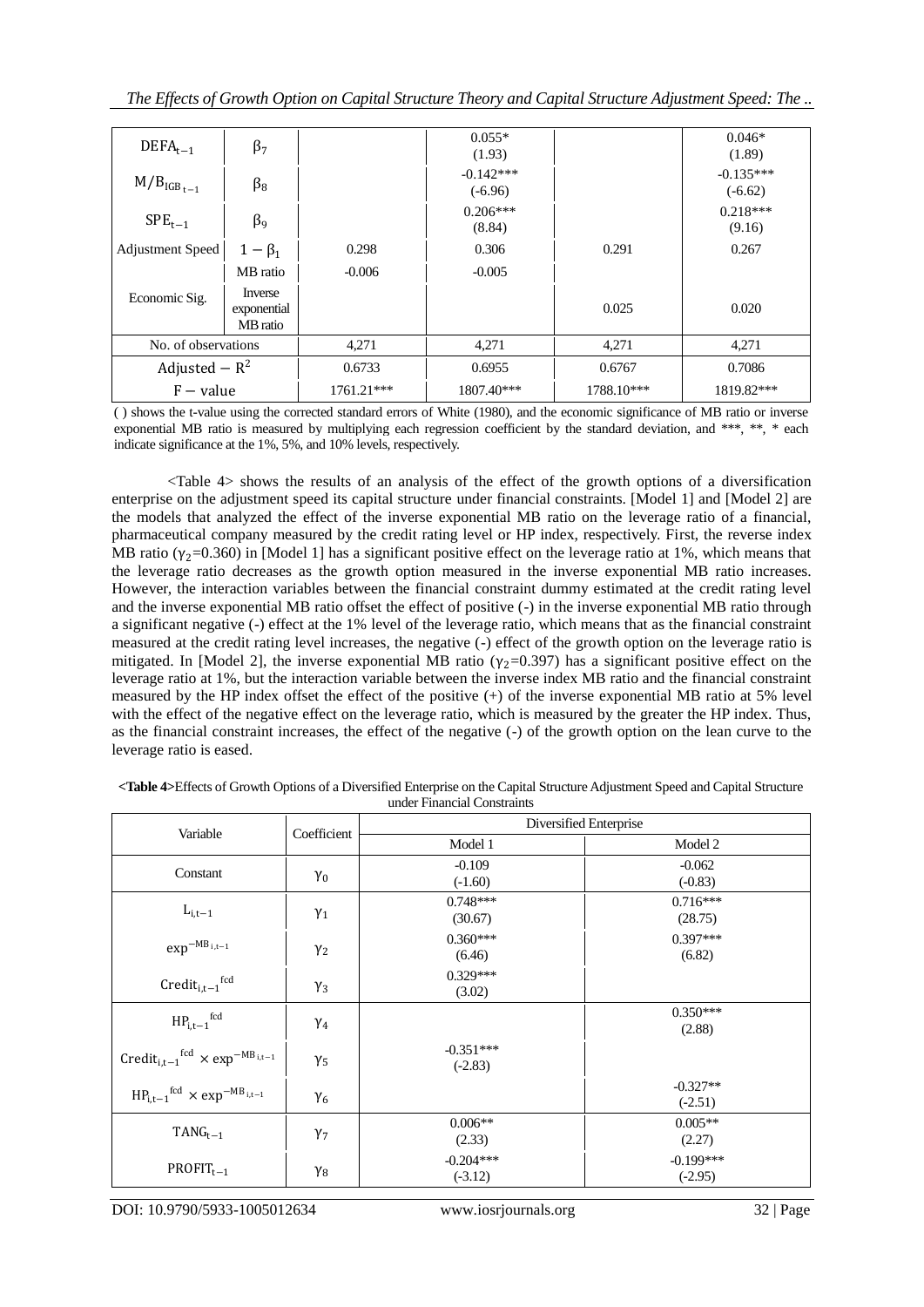| $SIZE_{t-1}$                            | $\gamma_{9}$ | $0.004***$<br>(2.87) | $0.003***$<br>(2.71)     |
|-----------------------------------------|--------------|----------------------|--------------------------|
| $DEFA_{t-1}$<br>$Y_{10}$                |              |                      | 0.048<br>(1.63)          |
| $M/BIGB t-1$<br>$\gamma_{11}$           |              |                      | $-0.169***$<br>$(-2.60)$ |
| $SPE_{t-1}$                             | $Y_{12}$     |                      | $0.284***$<br>(3.82)     |
| <b>Adjustment Speed</b><br>$1-\gamma_1$ |              | 0.252                | 0.284                    |
| No. of observations                     |              | 4,271                | 4,271                    |
| Adjusted $- R^2$                        |              | 0.6176               | 0.6453                   |
| $F - value$                             |              | 1742.93***           | 1786.50***               |

( ) shows the t-value using the corrected standard errors of White (1980), and the economic significance of MB ratio or inverse exponential MB ratio is measured by multiplying each regression coefficient by the standard deviation, and \*\*\*, \*\*, \* each indicate significance at the 1%, 5%, and 10% levels, respectively.

### Ⅳ**. Conclusions and Discussion**

This study demonstrated and analyzed the effect of growth options on the capital structure theory and the capital structure adjustment speed on the diversified enterprises listed on the Korea Exchange. The main results are, first, the leverage ratio decreases as the growth option measured in MB increases, and the leverage ratio decreases as the growth option measured in inverse exponential MB ratio increases. It means that the growth option has a negative (-) effect in a convex curve rather than linear in the leverage ratio. In addition, variables in Conflicting Theory, Pecking Order Model, Initial Growth Theory, and Inertia Theory of Capital Structure were found to have a significant impact on leverage, and enterprises that have diversified have factors that determine capital structure will lead to cost reduction and increase corporate value by increasing profit, even within the process of profit creation and outward expansion. Second, as a result of measuring the leverage adjustment rate of diversified firms, it is found that the actual leverage ratio partially shifts the gap by 29.8% every year when the actual leverage ratio deviates from the target leverage ratio, and it took about three to four years for a diversified enterprise to fully adjust the gap between the target leverage ratio and the actual leverage ratio. In addition, although diversified enterprises' growth options are curvilinear, the growth rate measured by the MB ratio has been found to adjust the debt more quickly than the growth option measured by the inverse exponential MB ratio. Third, as a result of analyzing the effects of the growth options of the diversified enterprise on the rate of capital restructuring under the financial constraint, the leverage ratio decreased as the growth options measured by the inverse exponential MB ratio increased, but the negative effect of the growth option on the curve of the leverage ratio was mitigated as the financial restriction measured by the credit rating level increased. In addition, the increased financial constraints measured by the HP index indicated that the negative effect of the growth option on the ratio of leverage would be mitigated, indicating that the increased financial limitation would mitigate the negative (-) effect of the growth option on the ratio of the leverage. In conclusion, it has been shown that in a situation where entities are always interested in expanding their appearance through business diversification and expanding their business to generate revenue, diversified enterprises have significant effects on the equity structure variables of Conflicting Theory, Pecking Order Model, Initial Growth Theory, and Inertia Theory of Capital Structure, as well as their adjustment speed. It can be said that the growth option of a diversified company has adverse effects in a convex curve rather than linear in its capital structure, and its effect is mitigated under financial constraints. These results suggest that it is necessary to refine capital structure policies in recognition of the fact that growth options affect negative (-) in a convex curve rather than linearly in the capital structure, and are expected to contribute to the research literature on the fields of capital structure and capital structure adjustment speed. However, since this study was only conducted on diversified companies listed on the Korea Exchange and analyzed only those are subject to the strict sampling criteria, there are many limitations in generalizing the interpretation of the analysis results. It is also necessary to supplement the variables that affect the capital structure adjustment speed and diversify the analytical technique to expand the sample enterprises for more precise research in the future.

#### **References**

- [1], Barclay, M. J., C. W. Smith Jr. and MorellecE.(2006), "On the debt capacity of growth options," *Journal of Business*, 79, 37-59.
- [2], Cantillo, M. and WrightJ. (2000) "How do firms choose their lenders? An empirical examination," *Review of Financial Studies*, 13(2), 155-190.
- [3], Chung, K. H. and S. PruittW.(1994), "A simple approximation of tobin's Q," *Financial management*, 23(3), 70-74.
- [4], Drobetz, W, and WanzenriedG. (2006), "What determines the speed of adjustment to the target capital structure?",*Applied Financial Economics* 16, 941-958.
- [5], Faulkender, M. and SmithJ. (2007), "Are adjustment costs impeding realization of target capital structure?" *Working Paper*, University of Maryland.